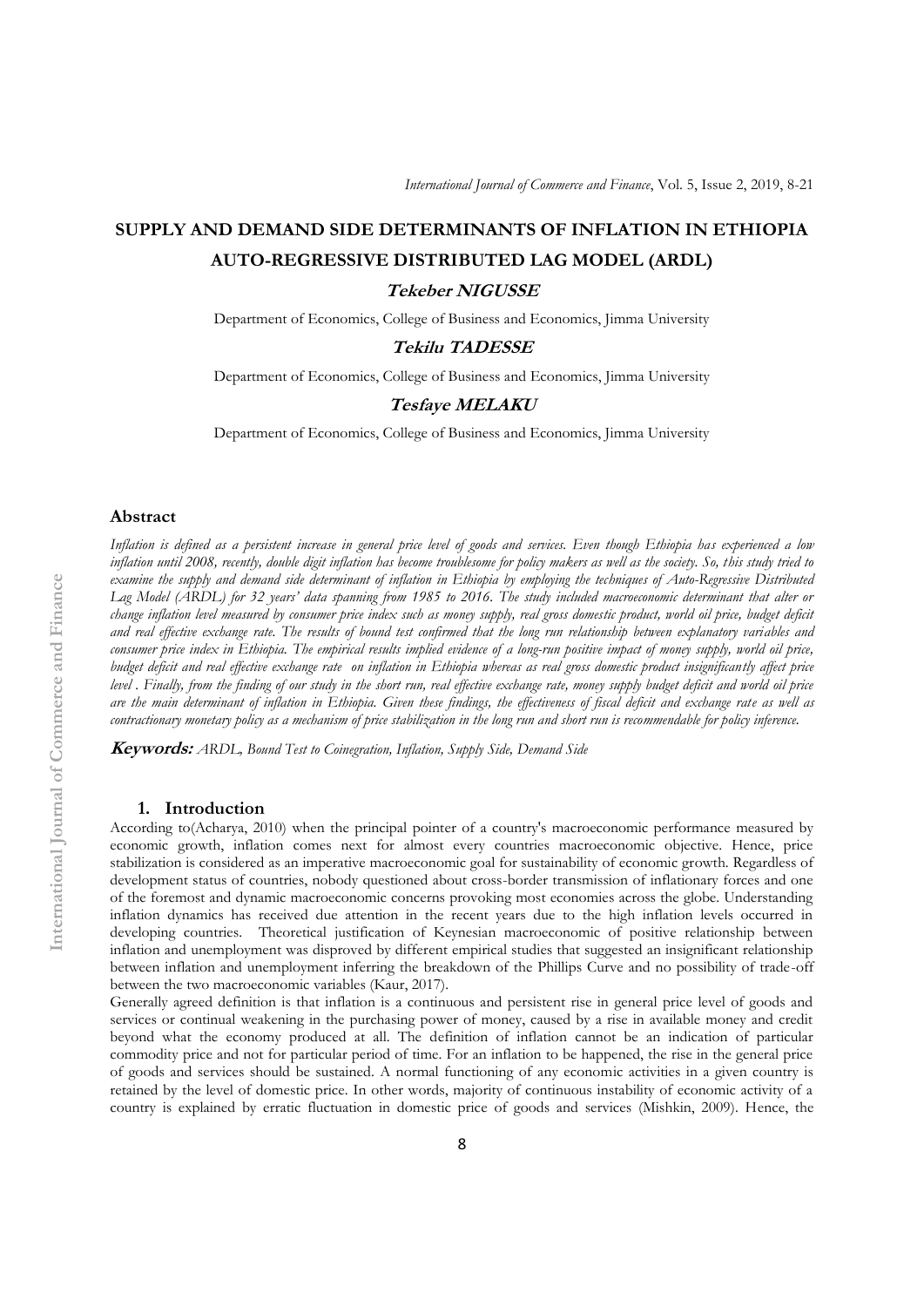national bank realized price stabilization as the focus of attention of monetary policy. This is because monetary policy of a country was mostly intended by giving attention toward responsible factors for raising the inflation rate. Inflation in the long run is always and everywhere a monetary phenomenon (Friedman, 1963).

Inflation in Ethiopia has been low relative to other country over the last 30 years at the earlier time. As study of Habtamu (2000) worked out it averaged about 7.3 percent during the 1967 to 1999 which is far below an average inflation rate of 10.3 percent, 39.8 percent 13.4 percent, 90 percent and 19 percent for Asia, Europe, Middle East Western Hemisphere and Africa respectively. Additionally, according to Yohannes (2009) in 1980, in most cases the Ethiopian economy experienced rate of in inflation that is below 7.5 percent except for year at which a sudden shot in price where registered. The supply decrease specially related to agricultural sector, which determines food prices, was responsible for the spur inflation particularly in 1984/85 during which serious famine took surged to 18.4 percent. However, in the post 2003 inflation began to become visible problem because of the government plan and strategy towards adopting expansionary monetary and fiscal policy and huge government intervention so called developmental state in the economy. During this period, Ethiopia economy registered as a fast growth, remarkable expansion of export revenue as well as generation of domestic tax revenue prevailed in the economy. Due to expansionary fiscal policy emanated from huge Government expenditures, the economy experienced by fast growing money supply (Kibrom, 2008).

To the best of our knowledge, there were few scholars conducted their study on the factors that determining of inflation in Ethiopia. The descriptive analysis done by Teklebirhan (1990) found the growth of money supply is an important cause of inflation in the country whereas Samuel (2007) found that the monetarist model of interaction does not explain the inflation in Ethiopia. Both of them used the variables of money supply, real GDP, expected inflation and lagged real money balances factors determining inflation in the country. Other latter study by Kibrom (2008) suggested that the determinants of inflation differential between sectors (food and non-food) and found that most influential variable that affect food inflation in the long run were real GDP, money supply, inflation expectation and international food price. Similar study done by (Hagos, 2014) found that food inflation in the long run explained by broad money supply, narrow money supply, food consumption price index, non-food consumption price index, interest rate, real GDP and nominal GDP whereas non-food inflation determined by broad money supply, narrow money supply, food consumption price index, non-food consumption price index, interest rate, real GDP and nominal GDP variables. Similar study conducted by(Kashay, 2017) employed OLS and found that GDP, money supply and national saving were significantly and positively contributed to inflation rate both in the short and long-run.

In our study, we concerned an evidence oriented investigation to identify and examine the main driving factors of inflation in Ethiopia in recent years. The aforementioned empirical literature on inflation in Ethiopia stress basically on the demand-pull factors of inflation and failed to incorporate the supply side factors. Previous studies considered only the variable world price as a as a measure of external supply shock for cost-push factors in their estimation and come up with insignificant result. Moreover, one of the critical variables that have not been addressed is the effect of budget deficit from demand side and world oil price and real effective exchange rate from supply side factor on domestic price level. Furthermore, to fill the methodological gap, this study used an auto regressive distributed lag (ARDL) model as the core methodological framework due the fact that it provides consistent and efficient estimators as compared other any estimation method regardless of stationary and non-stationary properties series (Pesaran, et al. 2001).

The investigation is anticipated to offer the current policy issue in Ethiopia with a consistent, precise and concrete result-based investigation on the major source of inflation. As long as price stabilization concerned as one of the pillar targets of the policy plan for current and the future, this study expected to dig out the problem and add to the macroeconomic policy formulation process. Besides, we believe that the study will append essential outcome to fill existing knowledge gap and instigate for further study in the area due the fact that there is no clear cut solution on the causes of the rise in inflation.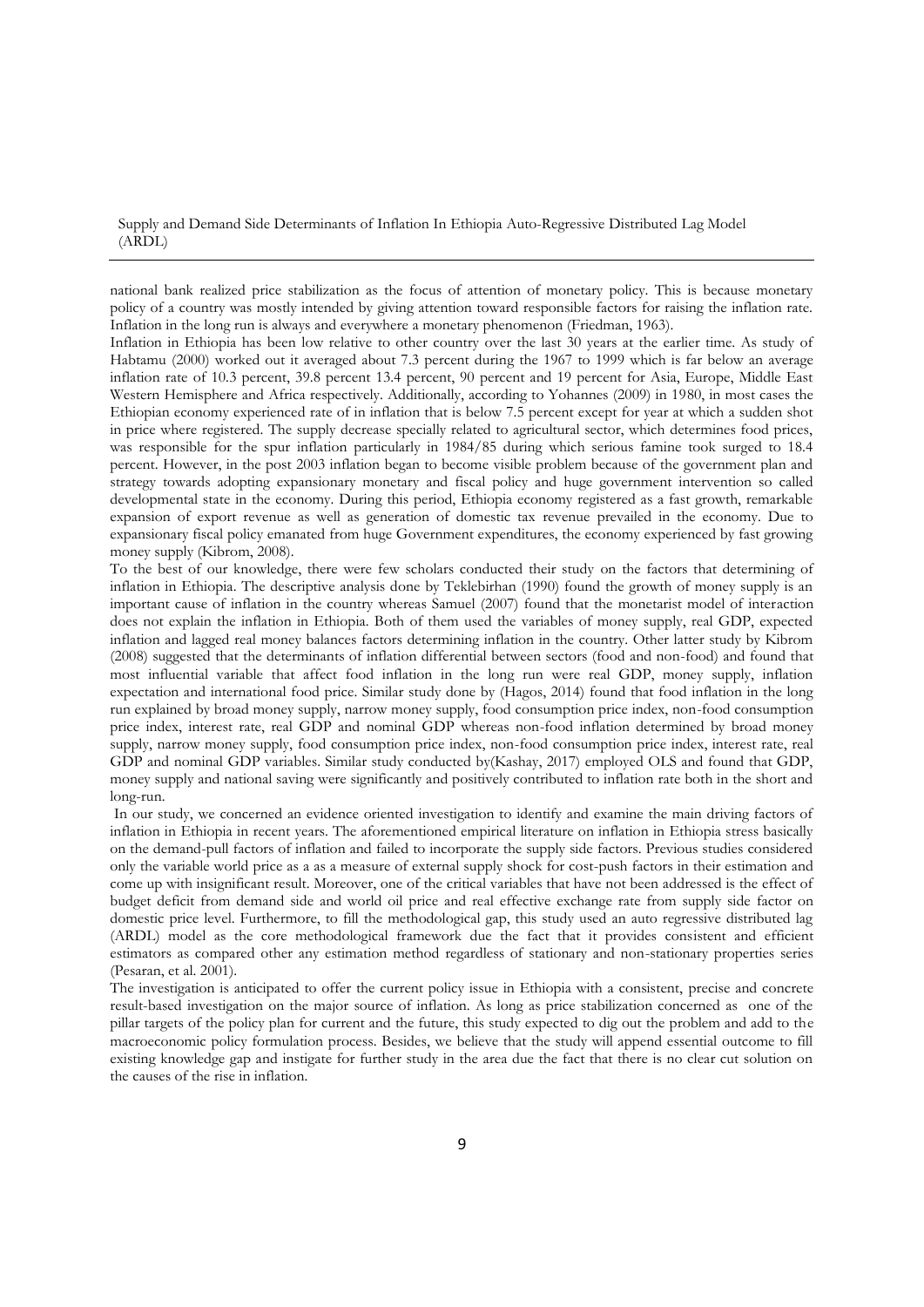# **2. Literature Review 2.1 Theoretical Literature Review**

Inflation is still an arguable word which has gone different adjustment over theoretical and empirical literature across the world. The first definition of inflation is forwarded by the neo-classical economists. According to them, inflation is defined as a sustainable rise in prices due to having too much rise in the quantity of money. As of Keynesians argument, the main cause for the occurrence inflation is in situation where rise in money supply greater than the level of full employment in a given economy (Jhingan, 1997). Nevertheless plenty economists describe inflation in diverse ways; there is a general consensus that inflation is an unremitting rise in the general price Level. Despite the fact that inflation is a continuous rise in prices, its Magnitude is differently explained. When the rise in prices is inconsequential like that of a snail or Creeper, it is called creeping inflation. It is said to be creeping when inflation rate is less than 3 percent per year. Such an increase is considered as secure and indispensable for economic growth. When average rise in price level is beyond 3 but less than 10 percent per annum, it is known as walking inflation. Walking inflation is a forewarning hint for the government need to intervention through designing policies to control inflation prior to it turn into running inflation. An Annual rise in prices at rate of 10 to 20 percent is categorized as running inflation. When inflation rate climb beyond 20 percent it is called hyper Inflation (Jhingan, 1997).

# **2.2.Theories on Causes of Inflation 2.2.1 Demand Pull Theory**

Demand pull inflation theory is the conventional and most frequent categorization of inflation (Jhingan, 1997). According to this theory, the main source demand ful1 inflation is raise in aggregate demand which sum up consumption, investment and government expenditure. When the economy experienced with large imbalance between aggregate demand and supply in which excessive demand manifested, the faster is the inflation (Totonchi, 2015).

As mentioned in Keynesian General Theory of Employment, Interest, and Money, policy issue that targeted towards reduce in each section of aggregate demand is successful in decrease of pressure on demand and inflation. Government tax increment is one the policy instrument in which expenditure is reduced and to control size of money alone or jointly, can be efficient in dropping effective demand and in controlling inflation as well (Keynes, 1936).

# **2.2.2 Cost Push Theory**

The main cause of Cost-push inflation is raise in wage bargained by unions and pursuit of employer to increase the level of profit. The emergency of this type of inflation has not been current issue rather it goes back to a medieval period. However, to consider it as a chief cause of inflation, different scholars put pressure in reviewing and investigation its cause was started in 1950s and again later in the 1970s so called "New Inflation" (Totonchi, 2015). The fundamental cause of Cost-Push inflation is the nominal wages grow faster relative to the labor productivity. The labor unions enforce employers to subside remarkable wage increment so that it is increasing the cost of production of goods and services. Consequently, Employers in turn, charger higher prices for their products. Higher wages allow employees to purchase as much as before, despites of higher prices. In contrast, the rise in prices associated with higher wage demand by unions which lead to cost-push or wage-push inflation. In other word, Costpush inflation may be further provoked by upward alteration of wages to compensate adverse effect caused by increase in cost of living. Moreover, another cause of Cost-Push inflation is profit-push inflation in which oligopolist and monopolist firms charge the price of their products so as to compensate the rise in wage and other cost of production to make higher profits. This is known as administered-price inflation or price-push inflation(Totonchi, 2015).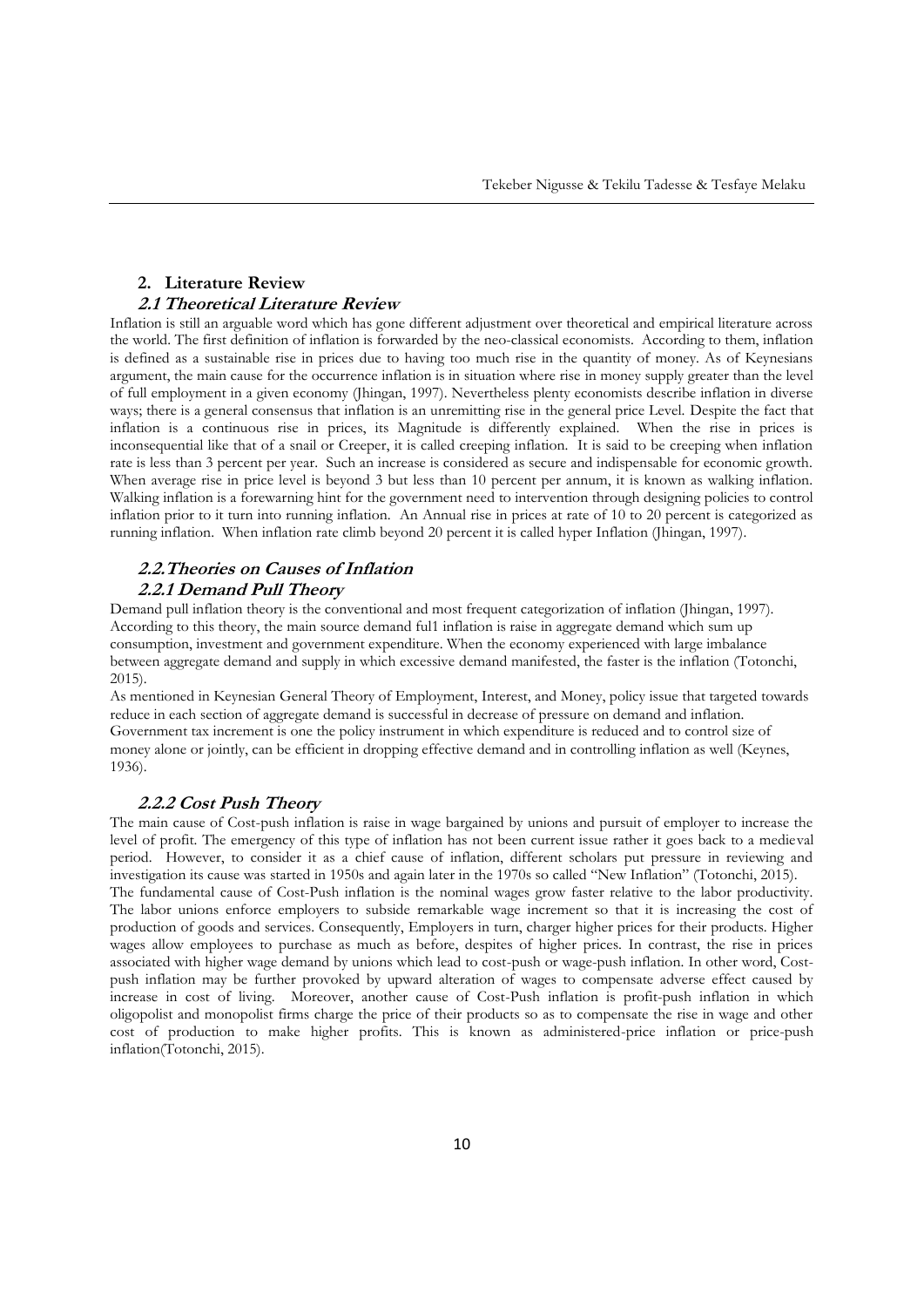# **2.2.3 Quantity Theory of Money**

Quantity theory of money is one of the earliest existing economic theories. The theory states that general level of prices change is mainly caused by changes in the quantity of money circulated at the hand of public. The quantity theory of money created the main dialogue issues of classical monetary analysis of 19th century, in line with offered the leading conceptual framework for infer in modern financial events and emergence of different scholars towards mainstream policy instruction intended to safeguard the gold standard.

David Hume (1711-76) came up with the first dynamic process analysis in which dissemination channel of monetary change across different economic sector, varying relative price and quantity simultaneously. He provided substantial modification, explanation and extensive investigation to the quantity theory of money. Moreover, David Ricardo (1772-1823), the most dominant of the classical economists, thought such disequilibrium effects short-lived and irrelevant in long-run equilibrium analysis. According to him, Ricardo asserts that inflation in Britain was exclusively the consequence of the Bank of England's negligent over the printing of money. Under the pressure of the Napoleonic Wars, Britain missed the gold standard for a less liquid paper standard. He depressed discussions on likely valuable output and employment consequence of monetary injection (Ricardo, 1817).

In its rudimentary definition, quantity theory of money indicates that any prices change must be overwhelmed by the same proportional vary in the Quantity of money. Irving Fisher (1876-1947) came up with his well-known equation so called fishers" equation of exchange which is MV= PT, Where M refers to the nominal stock of money, V refers to its velocity money in circulation; T refers to the Total number of transactions undertaken over period and P is the average general price level. The equation of exchange is obliged to grasp of the prerequisite because MV and PT are two ways of obtaining the same thing. Accordingly, the aggregate value of all transactions undertaken over given Period of time was the similar (Jackman et al., 1981). All Irving fisher as well as other classical quantity theorists did not supposed that V and T were constant rather their debatable issues is that in equilibrium Velocity was affected by taste and preference of people and the technology of exchange, whereas T was determined by adjustment supply and demand by market force. Moreover, monetarists superiority over Keynesian in policy effectiveness could be approved by employing the common identity of exchange equation of Fisher(Totonchi, 2015).

#### **2.3 Empirical Literature**

We have seen various studies conducted in developing countries, particularly in Africa, where the inflationary upsurge threatened their development endeavor. In Africa, both structural and monetary factors determined inflation, although specific factors differ from country to country. In theory, it is believed that when regressed inflation opens, it results in to observation increase in the general price level (Habtamu, 2000). This situation has been seen in transition economics in the study of study (Fischer, et.al, 2003).

In Ethiopia, one of the earliest works that of Teklebirhan (1990) by considering variables such as broad money supply, import value index, pavement tax revenue, real GDP, rainfall, all velocity of money in his descriptive analysis, found that the existence of chronic drought has some impact in determining inflation in the country. Money supply took by (Teklebirhan, 1990) as an important cause of inflation in the country this study covers, however, the period when most prices are controlled, during the Derg regime. Moreover, the methodology he employed was only descriptive statistics which doesn't explore the long-run and short- run dynamics of variable of interest.

Another study done by Dejan (2007) used factor forecasts for the general inflation and the disaggregated inflation namely Energy inflation, industrial goods inflation, services inflation, processed food and the Non-processed food inflation in the case of Slovenia. The result from forecasts of the factor model was compare to autoregressive (AR) and vector autoregressive (VAR) models in terms of the Root Mean Squared Error (RMSE). In his study, the factors were recognized so as to offer analysis to the forecasting. Accordingly, Results show that the factor model was significantly superior over the AR yardstick forecasts and is not poorer from the VAR forecasts for all disaggregated inflation and the headline inflation, which gives it an excellent apparatus for inflation forecasting in the case of Slovenia.

Kibrom (2008) has studied the "Sources of the Inflationary Experience in Ethiopia whose study aimed to understand the forces behind the recent inflationary process in Ethiopia. He used vector autoregressive (VAR) and single error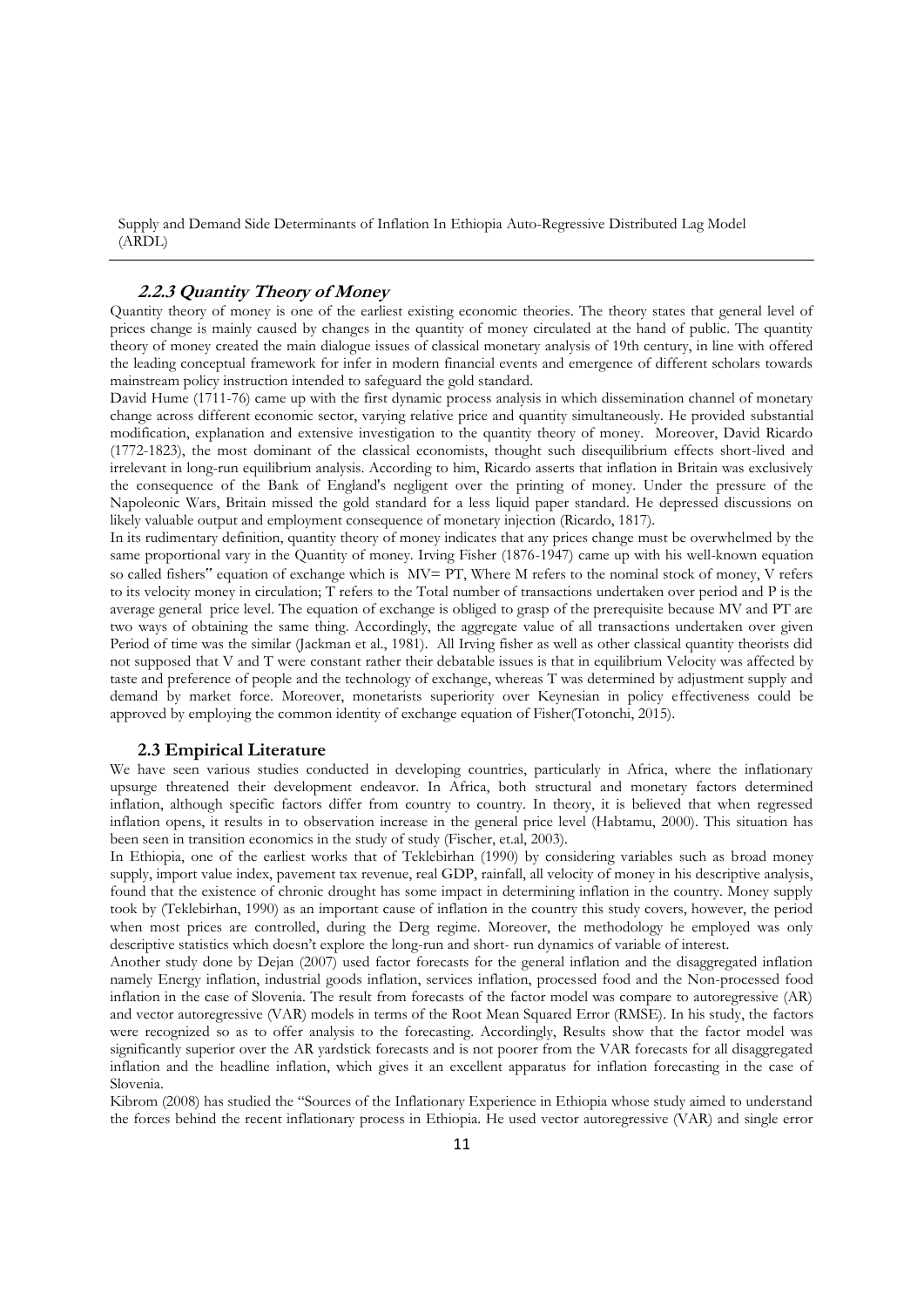correction models to estimate inflation dynamics. This estimated model allows comprehending the long run as well as short-run dynamics of inflation in Ethiopia between 1994/95 and 2007/08. The study reveals that the determinants of inflation for food and non-food are different, and depend on the time span under deliberation.

# **3. Research Methodology**

# **3.1. Data Type and Sources**

To conduct this investigation, the researcher used annul and time series data for the time starting from 1985/86- 2016(17) that is 32 years' data have been employed. This study was limited to macroeconomic variables determining inflation in Ethiopia. So as to achieve study objective, secondary data was employed and the necessary data required to this study are obtained from different secondary data sources such as publications, annual bulletins and reports by concerned institutions like Ministry of finance and Economic Development (MOFED, 2016) for variables like real gross domestic product and budget deficit , Ethiopian Economic Association (EEA, 2016) for world oil price ,National Bank of Ethiopia (NBE, 2016) for variables like inflation and real exchange rate, Central Statistical Authority (CSA, 2016) for real exchange rate and others.

#### **3.2 Econometric Model Specification**

The model specification to undertake the study, the theoretical guideline was classical quantity theory of money. According to the classical economists, quantity theory of money implied that there are direct and indirect relationship between inflation and money supply because inflation is monetary phenomena. They expressed variable relationship given by the following identity

$$
MV = PY---------------------------------------3.1
$$

Where M is nominal money supply, V is velocity of money in circulation, P is general price level and Y is real output

The equation can be expressed in terms of price to show the determinant

Taking natural logarithm to both sides the equation can be rewritten as

It is important to include other variables so as to investigate macroeconomic determinant of inflation. Accordingly, the deterministic relationship would be given by:

$$
lnCPI = \beta_0 + \beta_1 lnM_2 + \beta_2 lnBD + \beta_3 lnREER + \beta_4 lnWP + \beta_5 lnRGDP + U_t --- -3.4
$$

Where, CPI is consumer price index; M2 -is broad money supply; BD- is budget deficit; REER - is real effective exchange rate; WP- is world oil price and RGDP- is real gross domestic product

All the variables in the model are in the log form which is interpreted as elasticity. Based on theoretical justification provided in literature part, the long run model of inflation is expected to vary positively with all variables.

#### **3.3. Model Estimation Procedure**

#### **3.3.1 Unit Root Test**

 $\sim$   $\sim$ 

It is fundamental to check for the statistical properties of variables while discussing with time series data. Time series variables are hardly stationary in level forms. The necessary condition for testing unit root test when we applying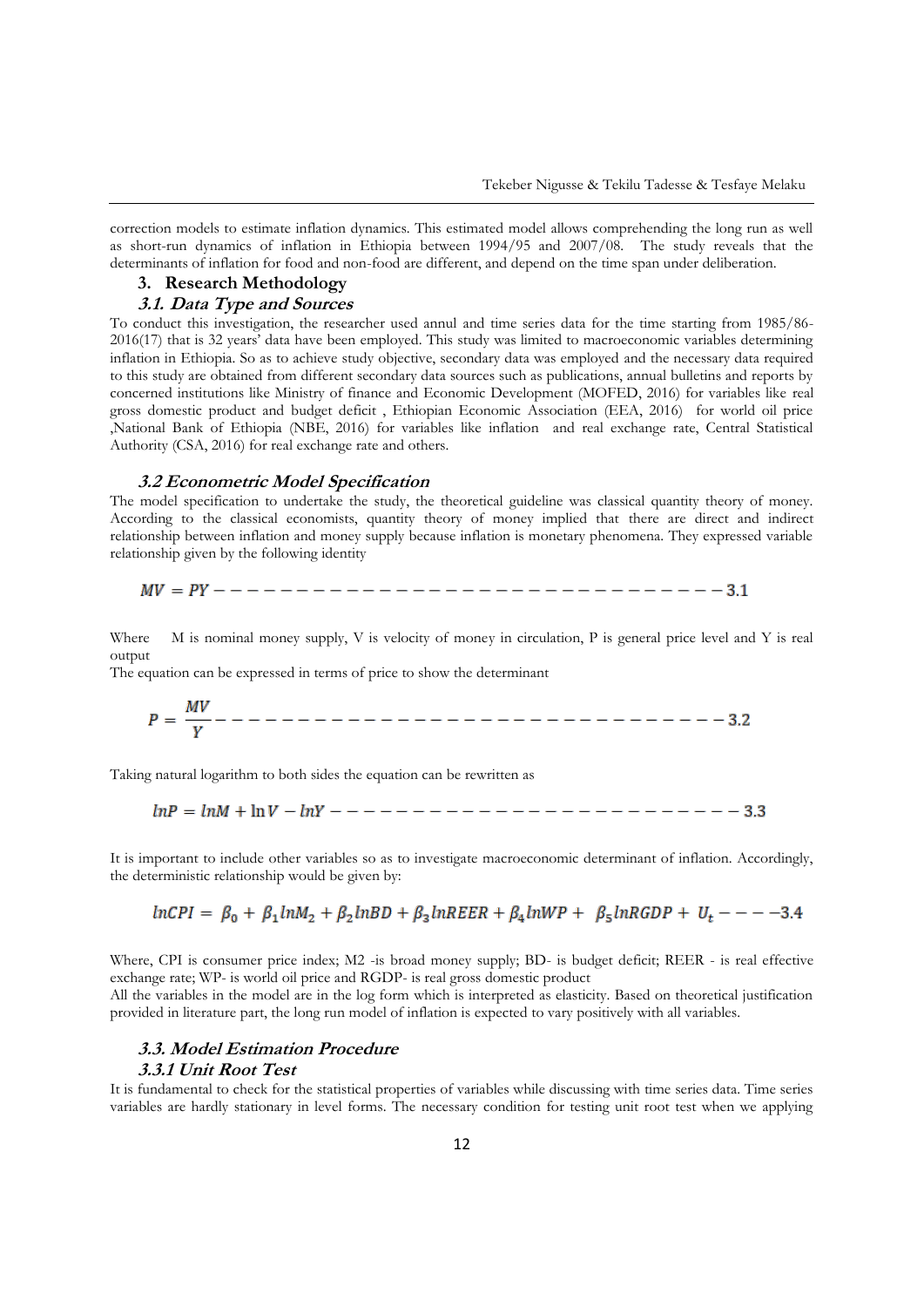ARDL model is to check whether the variables enter in the regression are not order two (I.e. I(2)), which is Precondition in ARDL model. Therefore, it is prerequisite to test for time series variables before running any sort of regression analysis. Augmented Dickey-Fuller (ADF) test can be used to Non-stationary proprieties of variable so to guarantee consistent outcome of test for stationarity. This test is carried out by supplementing the different equations by summing-up the lagged value of the dependent variable say  $\Delta Yt$ .

That is 
$$
HO =
$$
:  $\delta = 1, H1$ :  $\delta < 1$ 

If the t value or t-statistic in absolute value greater than the critical values, the first hypothesis (I.e. H0) is rejected and the conclusion is that the series is stationary. Conversely, if the t-statistic in absolute value less than the critical values, the second hypothesis (H1) is rejected

## **3.4.2 The Autoregressive Distributed Lag Model (ARDL)**

There are numbers of advantages of using ARDL model also called 'Bound Testing Approach' instead of the conventional Engle-Granger two-step procedure (1987), Maximum likelihood methods of cointegration (Johansen, 1988) and Johansen and Juselius (1990).

First, the ARDL model is the more statistically significant approach to determine the cointegration relation in small samples as the case in this study (Pesaran et al., 2001; Narayan, 2004). A second advantage of the ARDL approach is that while other cointegration techniques require all of the regressors to be integrated of the same order; the ARDL approach can be applied whether the regressors are purely order zero  $[I(0)]$ , purely order one  $[I(1)]$ , or mixture of both. Third, with the ARDL approach it is possible to capture different optimum number of lengh for different variables (Nasiru, 2012 as cited in Tsadkin, 2013). Finally, Appling the ARDL technique we can obtain unbiased and efficient estimators of the model (Narayan, 2004), (Harris and Sollis, 2003; Pesaran, 1995) as cited in Tsadkin 2013. Therefore, this approach becomes prevalent and appropriate for investigating the long-run relationship and extensively applied in empirical research in the recent years.

Hence, ARDL model can be specified as:

$$
\Delta LNCPI_{t} = \beta_{0} + \beta_{1}LNCPI_{t-1} + \beta_{2}LNM2_{t-1} + \beta_{3}LNREER_{t-1} + \beta_{4}LNWOP_{t-1} + \beta_{5}LNRGDP_{t-1}
$$

$$
+ \beta_{6}LNRBD_{t-1} + \sum_{j=1}^{P} \alpha_{j}\Delta LNCPI_{t-j} + \sum_{j=1}^{q} \alpha_{j}\Delta LNM2_{t-j} + \sum_{k=1}^{r} \alpha_{k}\Delta LNBD_{t-k}
$$

$$
+ \sum_{l=1}^{s} \alpha_{l}\Delta LNREER_{t-l} + \sum_{m=1}^{v} \alpha_{m}\Delta LNWOP_{t-m} + \sum_{n=1}^{v} \alpha_{n}\Delta LNRGDP_{t-n} + U_{t}
$$

- $\bullet$ Where the symbol  $\square$  is the first difference operator; p, q, r, s, v and y are the lag length with their respective variables and Ut error term which is assumed to be serially uncorrelated.
- β\_1,β\_2,β\_3,β\_4 & β\_5 indicates coefficients that measure long run elasticies between the variable whereas  $\alpha_{i}, \alpha_{j}, \alpha_{k}, \alpha_{l}, \alpha_{m}$ , indicates coefficients that measure short-run elasticities among the variable.

The first step involved in ARDL model is to test the null hypothesis of no cointegration relationship which is defined as  $H_O = \beta_1 = \beta_2 = \beta_3 = \beta_4 = \beta_5 = \beta_5 = 0$  against the alternative hypothesis of  $H_1 \neq$ β\_1≠β\_2≠β\_3≠β\_4≠β\_5≠β\_5≠0 of the existence of co integrating relationship between the variables. According to Pesaran et al. (2001), there are two sets of critical value bounds for all classifications of regressors' namely upper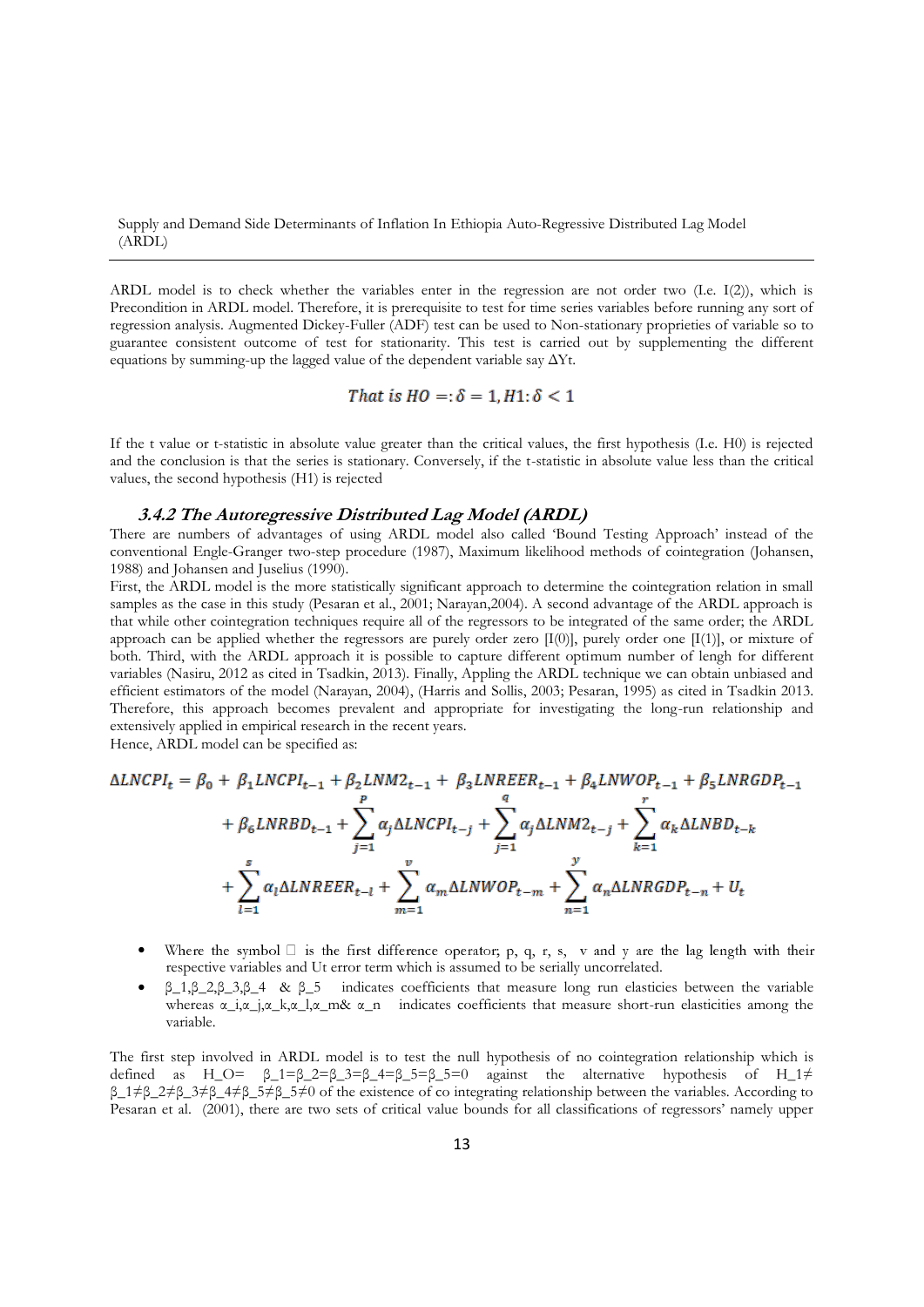critical bound value and lower critical bound value. The critical values for I (1) series are referred to as upper bound critical values; while the critical values for I (0) series are referred to as lower bound critical values. If the calculated F statistic is greater than the upper bound critical values, we reject the null hypothesis of no long run relationship among the variables. If the calculated F statistic is less than the lower bound critical values, we can't reject the null hypothesis rather accept the null hypothesis of no co integration among the variables. However, if the calculated F statistic is between the upper and lower bound critical values, inference is inconclusive and we need to have knowledge on the order of integration of underling variables before we made conclusive inference (Pesaran et al., 2001).

Accordingly, with the existence of cointegration, the short run elasticities can also be manipulated through building the error correction of the series as stated the follows.

$$
\Delta LNCPI_{t} = \beta_{0} + \sum_{j=1}^{P} \alpha_{j} \Delta LNCPI_{t-j} + \sum_{j=1}^{q} \alpha_{j} \Delta LNM2_{t-j} + \sum_{k=1}^{r} \alpha_{k} \Delta LNBD_{t-k} + \sum_{l=1}^{s} \alpha_{l} \Delta LNREER_{t-l} + \sum_{m=1}^{v} \alpha_{m} \Delta LNWOP_{t-m} + \sum_{n=1}^{y} \alpha_{n} \Delta LNRGDP_{t-n} + \theta ECM_{t-1} + U_{t}
$$

Here all variables are as previously defined. The order of the lags in the ARDL Model is selected by either the Akaike Information criterion (AIC) or the Schwarz Bayesian criterion (SBC) automatically, before the selected model is estimated by ARDL model.

# **4. Results And Discussion 4.1 Results of Unit Root Test**

When we check stationarity of variable by ADF, all variables is non-stationary at level so they are differenced. From the augmented dickey fuller test, the variables are integrated at different order and none of the variables are integrated of order two.

| Table 1. Augmented Dickey-Fuller (ADF) Test |                  |                |                            |                         |                          |                  |                             |
|---------------------------------------------|------------------|----------------|----------------------------|-------------------------|--------------------------|------------------|-----------------------------|
| S<br>$\mathbf{n}\mathbf{o}$                 | Variable         | With intercept |                            |                         | With intercept and trend |                  |                             |
|                                             |                  | At level       | 1 <sup>st</sup> difference | Order of<br>integration | At level                 | $1st$ difference | Order of<br>integratio<br>n |
| 1                                           | <b>INF</b>       | $-0.610064$    | $-3.876628*$               | $I(1)$ at 1%            | $-2.008248$              | $-3.781685$      | $I(1)$ at 5%                |
| $\mathbf{2}$                                | LNM <sub>2</sub> | $-1.788559$    | $-5.187734*$               | $I(1)$ at 1%            | $-0.991645$              | $-5.542462*$     | $I(1)$ at 1%                |
| 3                                           | <b>LNREER</b>    | $-0.606138$    | $-3.598664*$               | $I(1)$ at 5%            | $-2.718510$              | $-3.543776$      | $I(1)$ at 5%                |
| $\overline{\mathbf{4}}$                     | <b>LNBD</b>      | 2.365709       | $-3.839873*$               | $I(1)$ at 1%            | -1.242459                | $-4.305291*$     | $I(1)$ at 1%                |
| 5                                           | <b>LNWOP</b>     | $-0.268000$    | $-7.224346*$               | $I(1)$ at 1%            | $-3.270220***$           | $-7.078391*$     | $I(1)$ at 1%                |
| 6                                           | LNRGDP           | 0.324345       | $-3.926183$                | $I(1)$ at 1%            | $-2.054471$              | -4.276035        | $I(1)$ at 1%                |

Source: Author's computation of E view 9 result, 2018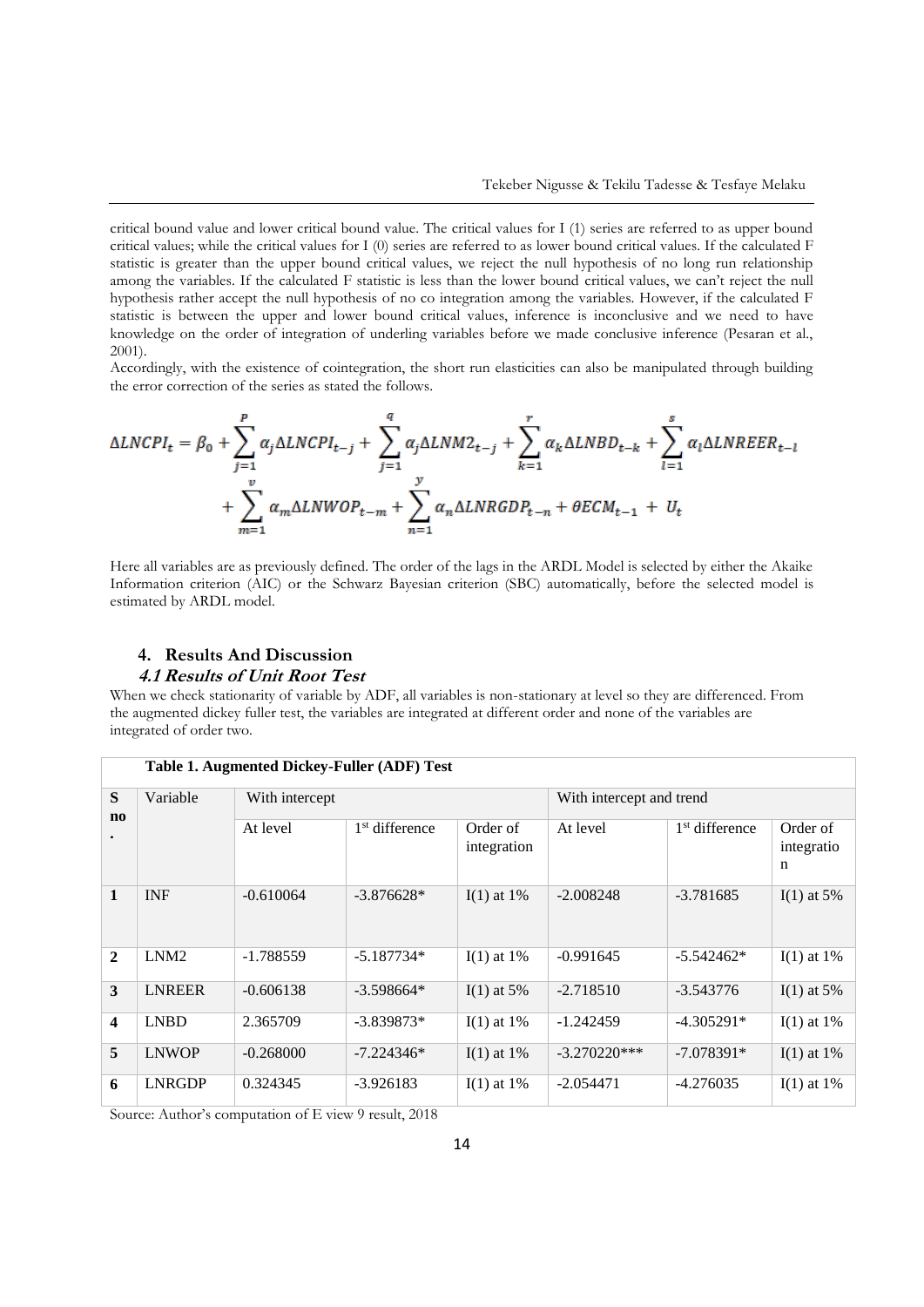Notes: The sign of \*\*\*, \*\* and \* represents the rejection of the null hypothesis of non-stationary at 10%, 5% and 1% significant level respectively. The null hypothesis is that the series is non-stationary or the series has a unit root against alternative hypothesis that the series are stationary. Akaike info criterion (AIC) is used to determine the lag length while testing the stationarity of all variables.

## **4.2. Model Stability and Diagnostic Test**

To check the verifiability of the estimated long run model, some diagnostic test is undertaken. Priority in doing any analysis, we required to check the standard property of the model. In this study, we carried a number of model stability and diagnostic checking, which includes Serial correlation test (Brush & God fray LM test), Functional form (Ramsey's RESET) test, Normality (Jaque-Bera test), and Heteroscedasticity test. In order to reject or accept the null hypothesis, we can decide by looking the p-values associated with the test statistics. That is the null hypothesis is rejected when the p-value are smaller than the standard significance level (I.e. 5%).

| Table 2: Long run ARDL Diagnostic Tests |                   |                     |                                                                             |  |  |
|-----------------------------------------|-------------------|---------------------|-----------------------------------------------------------------------------|--|--|
| <b>Test statistics</b>                  | LM version        | <b>F</b> version    | Description                                                                 |  |  |
| A. Serial correlation                   | $CHSQ(2)= 0.0454$ | $F(2,15)= 0.3398$   | multiplier<br>test of<br>Lagrange<br>residual serial correlation            |  |  |
| <b>B.</b> Functional form               | $CHSQ(2)=0.9597$  | $F(1,10)=0.9597$    | Ramsey's RESET test using the<br>square of the fitted values                |  |  |
| C. heteroscedasticity                   | $CHSQ(17)=0.3577$ | $F(17,11) = 0.4224$ | Based on the regression of<br>squared residuals on squared<br>fitted values |  |  |

Source; own computation from EViews 9.5

The above table indicates that the long run ARDL model estimated in this study passes all the diagnostic tests. This is because the p-value associated with both the LM version and the F version of the statistic was unable to reject the null hypothesis specified for each test. Therefore, based on the result of the test the null hypothesis of no serial correlation (Brush Cod fray LM test) is failed to reject for the reason that the p-values associated with test statistic is greater than the standard significant level (I.e. 0.3398> 0.05). Here LM test for testing serial correlation is applied because unlike the traditional Durbin Watson test statistic which is totally inapplicable when the lagged dependent variable appears as a regressors, LM test avoid such limitation of DW test.

We could not reject the null hypothesis test for Ramsey's RESET test, which tests whether the model suffers from omitted variable bias or not. As the test result indicates that we can't reject the Ramsey's test, which means that the model is correctly specified. Lastly, diagnostic test for heteroscedasticity seen from the above table, we cannot reject null hypothesis at 5% significant level due to its p-value associated with the test statistics are greater than the standard significance level (I.e  $0.05<0.4224$ )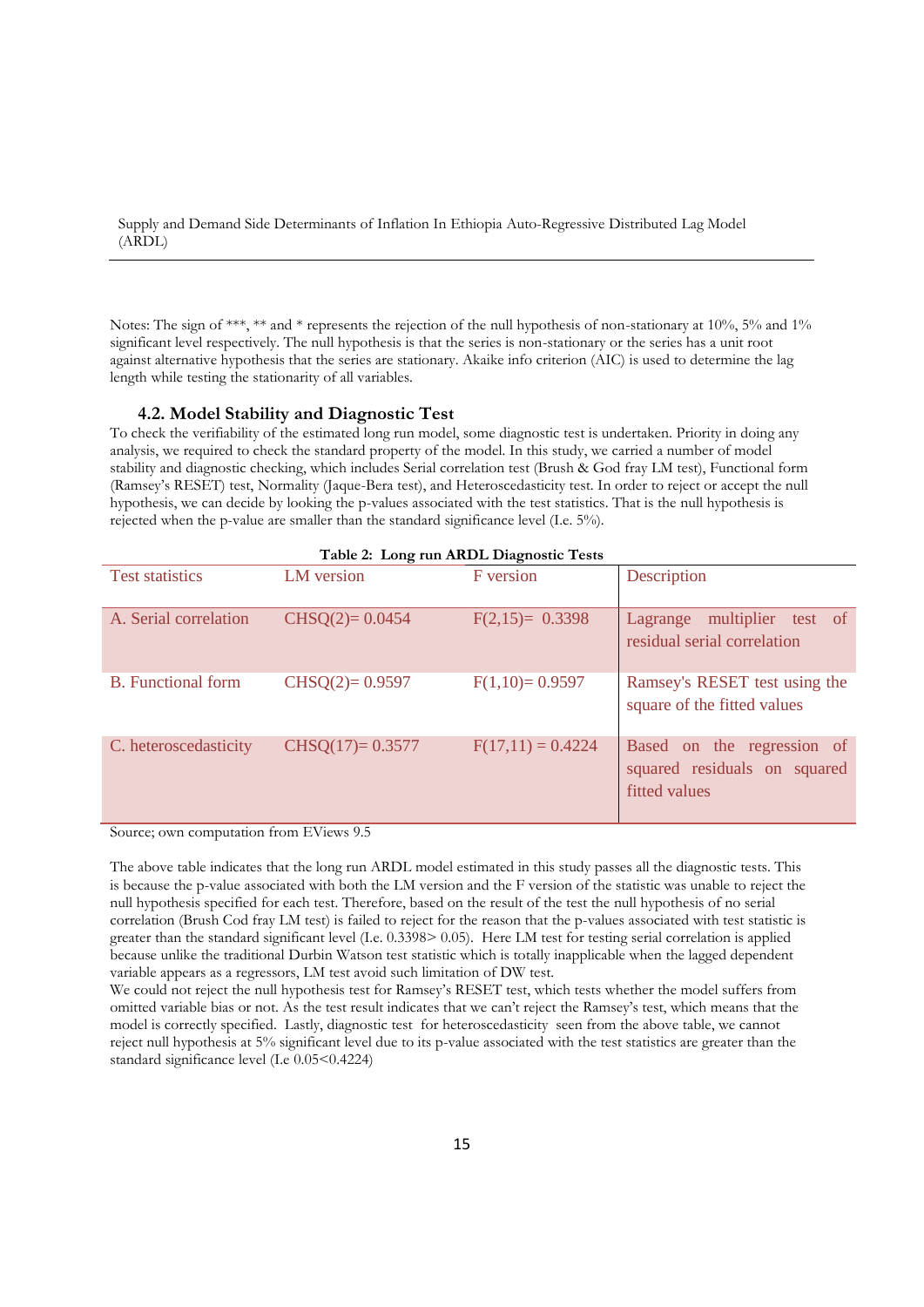## **4.2.1 Test of Parameter Stability**

The stability of the model for long run and short run relationship is detected by using the cumulative sum of recursive residuals (CUSUM) which helps as to show if coefficients of the parameters are changing systematically and the cumulative sum of squares of recursive residuals (CUSUMSQ) tests which is useful to indicate if the coefficient of regression are changing suddenly. Accordingly, if the blue line cross redline which is critical line and never returns back between two critical line, we accept the null hypothesis of the parameter instability whereas the cumulative sum goes inside the area (can returns back) between the two critical lines, then there is parameter stability in the short run and long run.





As the result seen from the figure, the plot of CUSUM test did not cross the critical limits. In the same manner, the CUSUMSQ test shows that the graphs do not cross the lower and upper critical limits. So, we can conclude that long-run estimates are stable and there is no any structural break.

In addition to the confirming model stability by employing CUSUM and CUSUMSQ test mentioned in above figure, we can look at goodness of fit statistics of the model containing the explanatory variables that was proposed actually explain variations in the dependent variable because it is important to have some measure of how well the regression model actually fits the data. Accordingly, adjusted R2 was 81 percent of the model has been explained by the regressors respectively. Hence the results of the estimated model are consistent and efficient.

# **4.3. Long Run ARDL Bounds Tests for Co-integration**

Since we determined the stationary nature of the variables, the next task in the bounds test approach of cointegration is estimating the ARDL model specified in equation (3.7) using the appropriate lag-length selection criterion. According to Pesaran and Shine (1999), as cited in Narayan (2004) for the annual data are recommended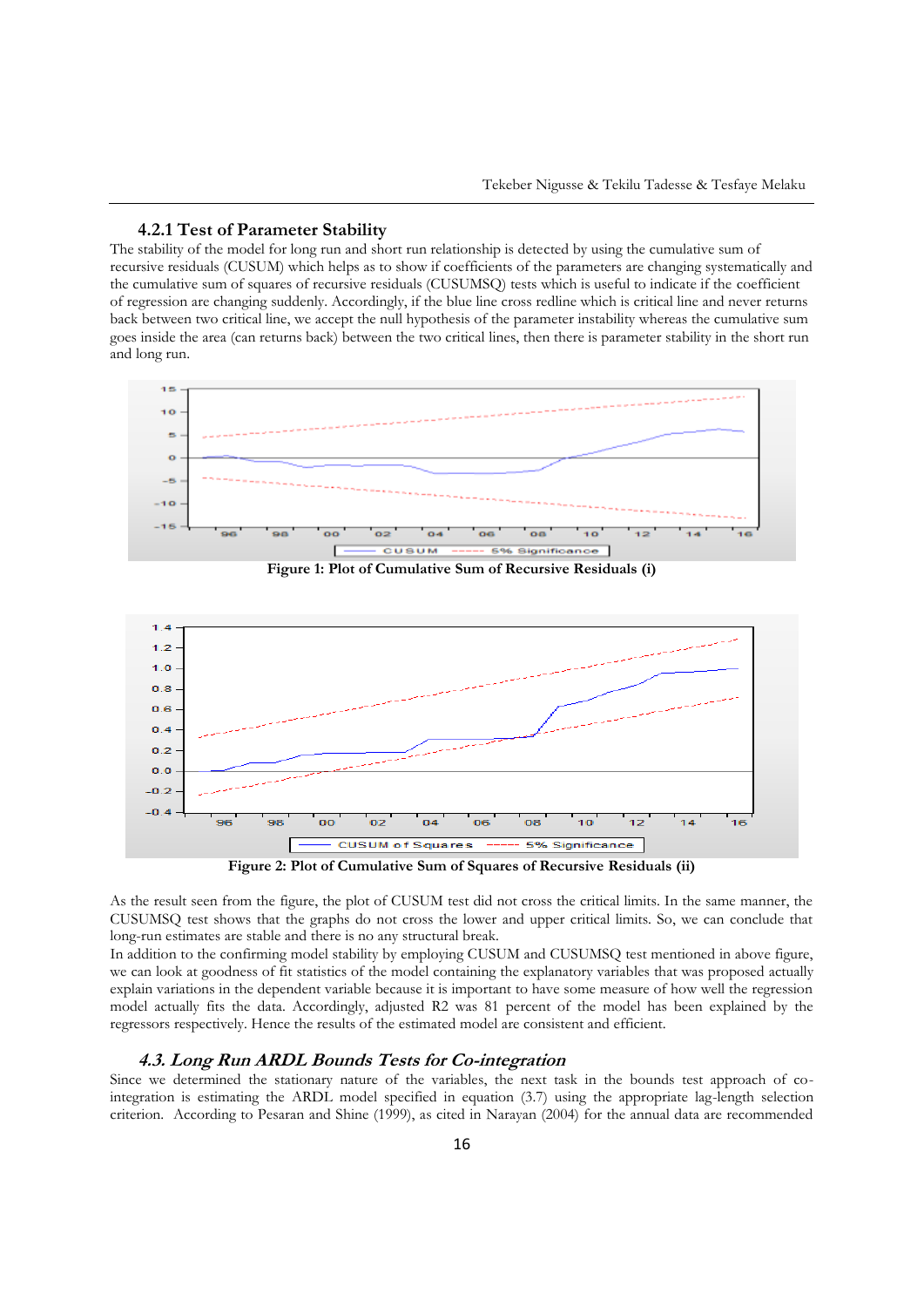to choose a maximum of two lag lengths but for small data it is advisable to use 1 lag because when the lag length increases the observation fail to show the appropriate long run relationship among variables because to show the long run relationship the number observation must be greater than 30.

As we discussed so far, the F-test through the Wald-test (bound test) is performed to check the joint significance of the coefficients specified in equation (3.7). The Wald test is conducted by imposing restrictions on the estimated long-run coefficients of real GDP, real effective exchange rate, money supply, budget deficit, world oil price. The computed F-statistic value is compared with the lower bound and bound critical values provided by Pesaran et al. (2001) and Narayan (2004)

| <b>Lags</b>         | <b>F</b> statistics | <b>Decision</b>    |
|---------------------|---------------------|--------------------|
|                     | 7.9551              | Co integration     |
| <b>Significance</b> | Lower bound         | <b>Upper bound</b> |
| 5%                  | 2.62                | 3.79               |
| 2.5%                | 2.96                | 4.18               |
| $1\%$               | 3.41                | 4.68               |

Source; own computation from EViews 9.5

From the above table calculated F statistics (7.9551) is higher than both the Pesaran et al. (2001) and Narayan (2004) upper bound critical values at 1% level of significance. This implies that the null hypothesis of no long -run relationship is rejected; rather accept the alternative hypothesis (there is long-run relationship) based on critical values at 1% level of significance. Therefore, there is cointegration relationship among the variables in long run.

## **4.4 Long Run ARDL Model Estimation**

After confirming the existence of long-run co-integration relationship among the variables, the next step is running the appropriate ARDL model to find out the long run coefficients, which is reported in table below.

| Table 4: Long Run Coefficients Co Integrating Equation |                    |                   |              |                      |  |
|--------------------------------------------------------|--------------------|-------------------|--------------|----------------------|--|
| <b>Variable</b>                                        | <b>Coefficient</b> | <b>Stan.error</b> | t-statistics | <b>Probabilities</b> |  |
| <b>LBD</b>                                             | 0.764              | 0.273             | 2.79         | $0.013*$             |  |
| <b>LGDP</b>                                            | 0.1169             | 0.209             | 0.5581       | 0.587                |  |
| LM2                                                    | 0.5012             | 0.1864            | 2.689        | $0.021*$             |  |
| <b>LREER</b>                                           | 0.491              | 0.348             | 4.276        | $0.0013*$            |  |
| <b>LWOP</b>                                            | 0.342              | 0.3029            | 7.733        | $0.000*$             |  |
| $\mathbf C$                                            | 9.708              | 2.173             | 4.466        | 0.0010               |  |

Source; own computation from EViews 9.5, 2018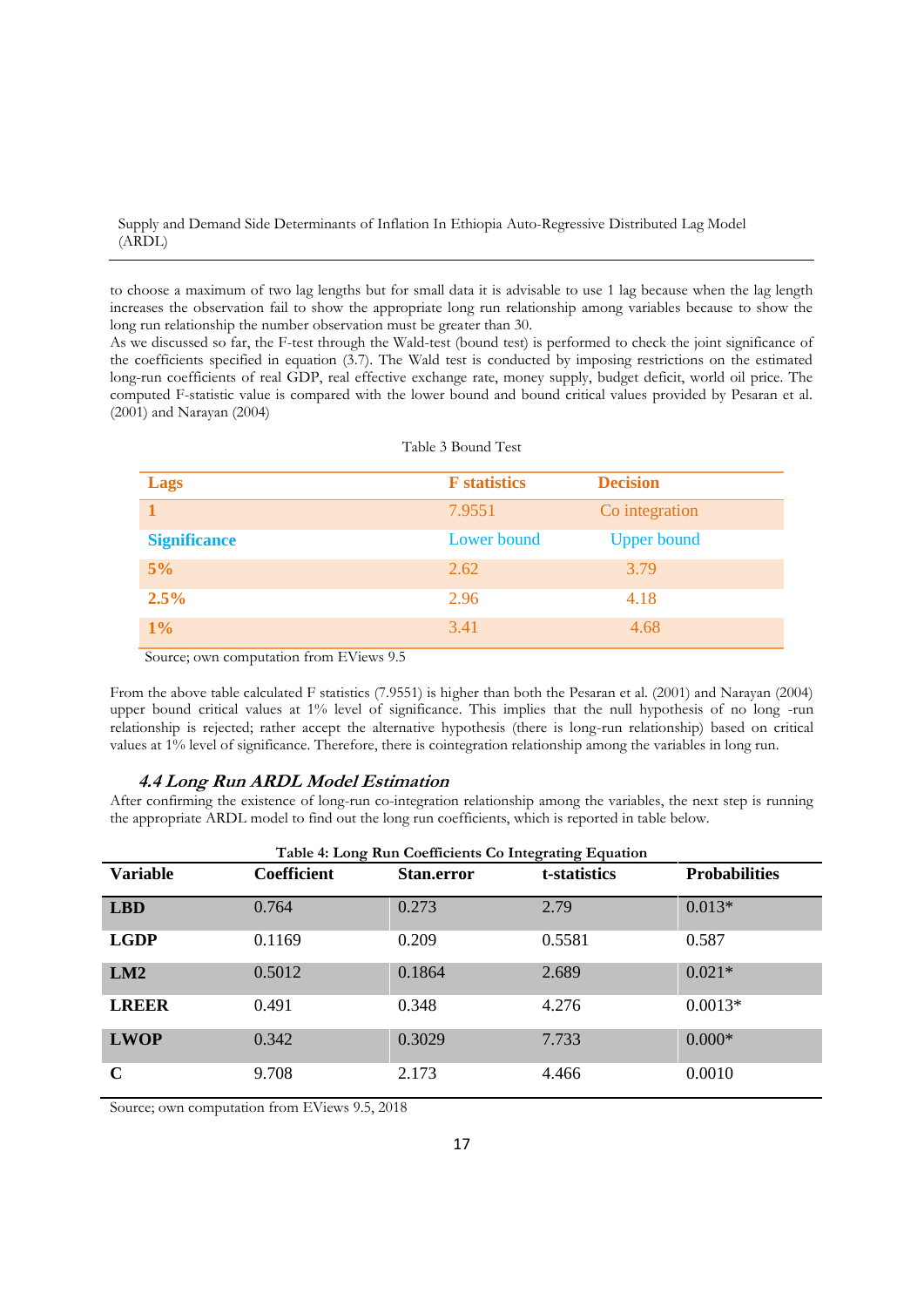Note: the sign \*, \*\* and \*\*\* indicate that the variables are significant at the level of 1%, 5% and 10% respectively. The result of the above table indicates that all the variables entered in the regression have the expected signs regardless of their significant level. As we have discussed in the theoretical and empirical literature parts money supply, budget deficit, real effective exchange rate, world oil price, budget deficit and real domestic product have positive impact on Ethiopian inflation rates. Moreover, real gross domestic product has positive relationship and insignificantly affects inflation in Ethiopia.

As expected from economic theory, money supply has positive and significantly affect inflation in Ethiopia which is evidenced with 1% significance level in the long run. This coefficient shows that assuming other things held constant, a percentage change in money supply would increase consumer price index by on average 0.5012 percent in the long run. The result supports the arguments of classical economists so called the theory of quantity theory of money which stated that an increase in money supply always come up with higher price levels. The classical economist monetary transmission channel to inflation implies that as money supply increase, economy investment encouraged through available credit and thereby high employment creation. Aggregate demand automatically increases because of expanded investment and employment. Finally, the economy experienced by increased inflation. As the result reveals that in the long run, the most significant variable that affects the rate of inflation is world oil Price which possessed a direct positive relationship between world oil price and inflation. The long run coefficient of the variable shows that, holding other things constant, a one percent change in world oil price (wop) which is proxy by general world oil price of dollars leads to on the average 2.342 percent increase in CPI. As it is known that Oil is major source of energy which affects almost every sector of the economy which manifested in an increase in cost of production. As result, prices rise in international market increase domestic price of goods and services due the fact that Ethiopia energy demand is fully imported. This result confirms with the study of Saleem, and Ahmad (2015).

As the result predicted that there is a positive real exchange rate (depreciation) and inflation measured by CPI which evidenced by conventional significance level; This indicates that, in the long run, holding other things constant, a one percent increase in real effective exchange rate (depression of domestic currency) lead to 1.491 increase in consumer price index. The rational justification behind this relationship is that exchange rate volatility can affect on price level their effect on both aggregate supply and demand. Demand side; increase in exchange rate push up foreign demand for domestic goods and services, causing raise in net exports and hence aggregate demand. The boosted aggregate demand further accelerates the price of input, there by bid up domestic price level. On the supply side, exchange rates could affect prices paid by the domestic buyers of imported goods directly. Developing countries like Ethiopia categorized as an international price taker experienced by the domestic currency depreciation leads to higher cost of imported inputs which will raise marginal cost and come up with increased domestic price. This result confirms with the finding of Vinh and Fujita (2007) in Vietnam and Monfared and Akin (2017) in Iraq.

Another long run determinant of inflation that we observed from estimation is the budget deficit which has found positive relationship with consumer price index and statistically significant at 1 percent significance level. Its coefficient in long run equation is 0.764 it means that in the long run taking other factors constant or negligible one percent increase in budget deficit causes increase in consumer price index by 0.764 percent. The result confirms with the study of Akcay et.al, (1996) who proposed two possible channels in which higher deficit leads to higher inflation. First possibility is that the government's debt requirements drive up demand of credit in the economy, rise the interest rates and as result, private investment is crowded out. The declining of national income will lead to a decrease in the supply of good and service for a given level of cash balances and hence, come up with increase in the domestic good and services. Second proposed justification for positive relationship is that when national bank refused to monetize the debt while the private sector monetizes the deficits. The implication of this channel indicates that when high interest rates encourage the financial sector to develop new interest bearing assets which are risk free asset and equivalent to liquid money. As result, government borrowing not monetized by the national bank is monetized by the private sector and consequently, higher price level experienced by higher deficit.

# **4.5. Short Run Error Correction Model**

After the acceptance of long-run coefficients of the inflation equation, the short-run ECM model is estimated. The error correction term (ECM), as we discussed in chapter three, indicates the speed of adjustment to restore equilibrium in the dynamic model. It is a three lagged period residual obtained from the estimated dynamic long run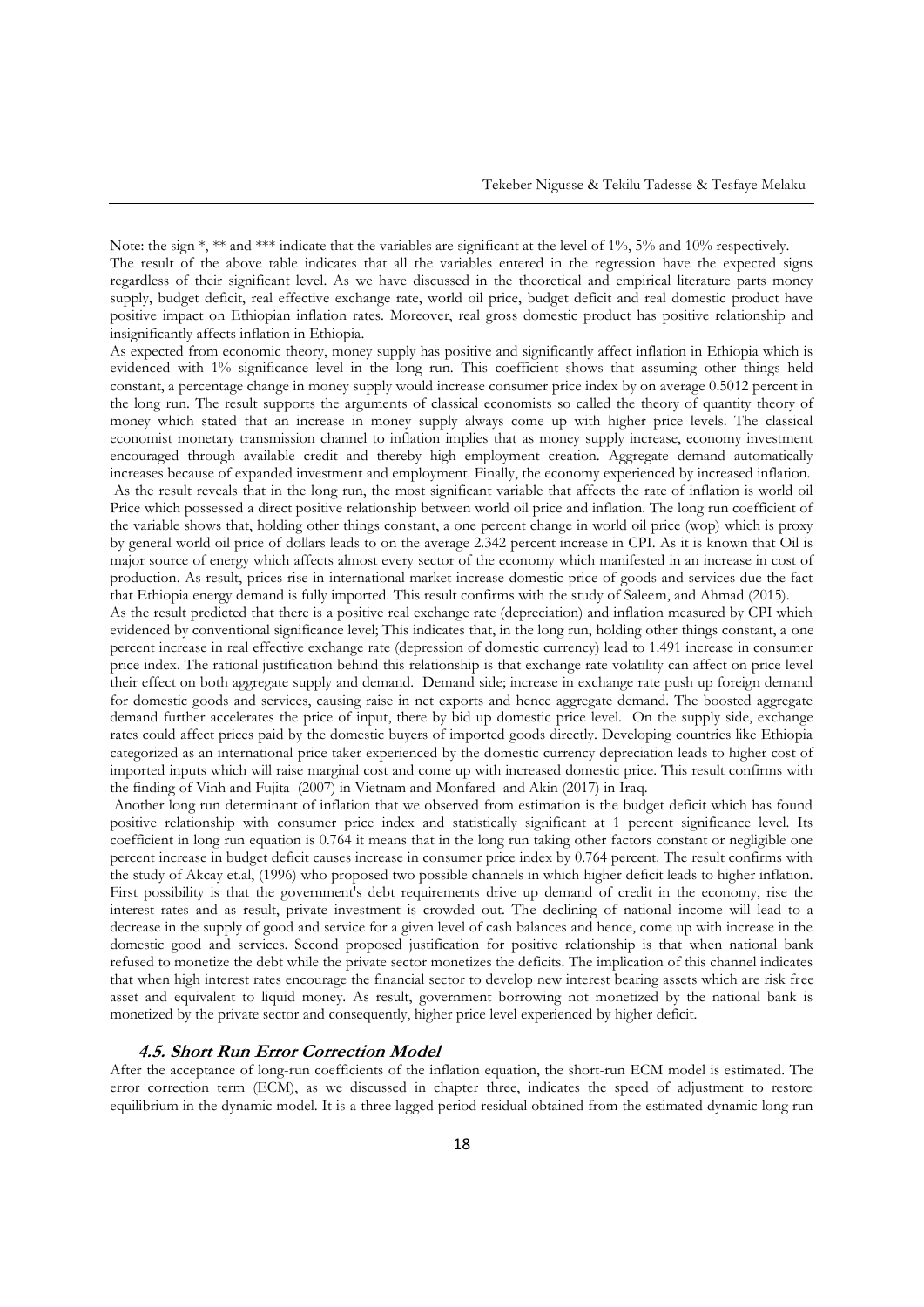model. The coefficient of the error correction term indicates how quickly variables converge to equilibrium. Moreover, it should have a negative sign and statistically significant at a standard significant level (i.e. p -value should be less than 0.05)

| Table 5: Short Run Coefficient         |             |                 |              |            |  |
|----------------------------------------|-------------|-----------------|--------------|------------|--|
| <b>Variable</b>                        | Coefficient | <b>Standard</b> | t-statistics | Prob.      |  |
|                                        |             | error           |              |            |  |
| D(LBD)                                 | 3.656       | 0.942           | 3.879        | $0.026**$  |  |
| $D(LBD(-1))$                           | $-1.648$    | 0.843           | $-1.842$     | $0.0924**$ |  |
| D(LGDP)                                | 0.201       | 0.383           | 0.524        | 0.610      |  |
| D(LM2)                                 | 0.859       | 0.649           | 1.321        | 0.213      |  |
| $D(LM2(-1))$                           | 1.223       | 0.715           | 1.711        | 0.115      |  |
| <b>D(LREER)</b>                        | 3.651       | 0.914           | $-3.994$     | $0.0021**$ |  |
| D(LWOP)                                | 1.623       | 0.579           | 2.802        | $0.017**$  |  |
| $D(LWOP(-))$                           | $-1.775$    | 0.705           | $-2.516$     | $0.028**$  |  |
| 1)                                     |             |                 |              |            |  |
| $COINEQ(-1)$                           | $-1.72$     | 0.423           | $-4.064$     | $0.019**$  |  |
| Source: own computation from Eview 9.5 |             |                 |              |            |  |

Source; own computation from Eview 9.5

Note: the sign  $*$ ,  $**$  and  $***$  indicate that the variables are significant at the level of 1%, 5% and 10% respectively.

R2=0.9765 ADJ R2=0.948 F-STA=31.54(0.0001) DW STAT= 1.71

The coefficient of determination (R-squared) is high explaining that about 97 % of variation in the inflation is attributed to variations in the explanatory variables in the model. In addition, the DW statistic does not suggest autocorrelation and the F-statistic is quite robust. The large number F-statistic implies overall jointly significant the independent variables in the model. Furthermore, the results also reveal that budget deficit, money supply, real exchange rate and world oil price are positive and significant determinant of the inflationary spiral in Ethiopia in the short run Ethiopia. Surprisingly, real RGDP is not significant at least in the short run. This result justifies that emphasizing the importance of monetary policy and fiscal policy in the inflationary process could have immediate impact on real sector.

The error correction coefficient, estimated at -1.72 is highly significant, has the correct negative sign, and implies a very high speed of adjustment to equilibrium. According to Narayan and smith (2006) the highly significant error correction term further confirms the existence of a stable long-run relationship even though most economists recommend that ECM<-1. Moreover, the coefficient of the error term (ECM-1) implies that the deviation from long run equilibrium level of inflation in the current period is corrected by 172 % in the next period to bring back equilibrium when there is a shock to a steady state relationship but higher than 100% ECM means that it has oscillating type of convergence to long run equilibrium and it takes less than one year to return to its long run equilibrium.

# **5. Conclusion**

This research has been undertaken to assess the macroeconomic determinant of inflation in the country from 1985/6-2016 by ARDL Model bound test to co-integration. The result of the above table indicates that all the variables entered in the regression have the expected signs regardless of their significant level. As we have discussed in the theoretical and empirical literature parts, money supply, budget deficit, real effective exchange rate, world oil price and budget deficit have positive and statistically significant impact on Ethiopian inflation rates. However, real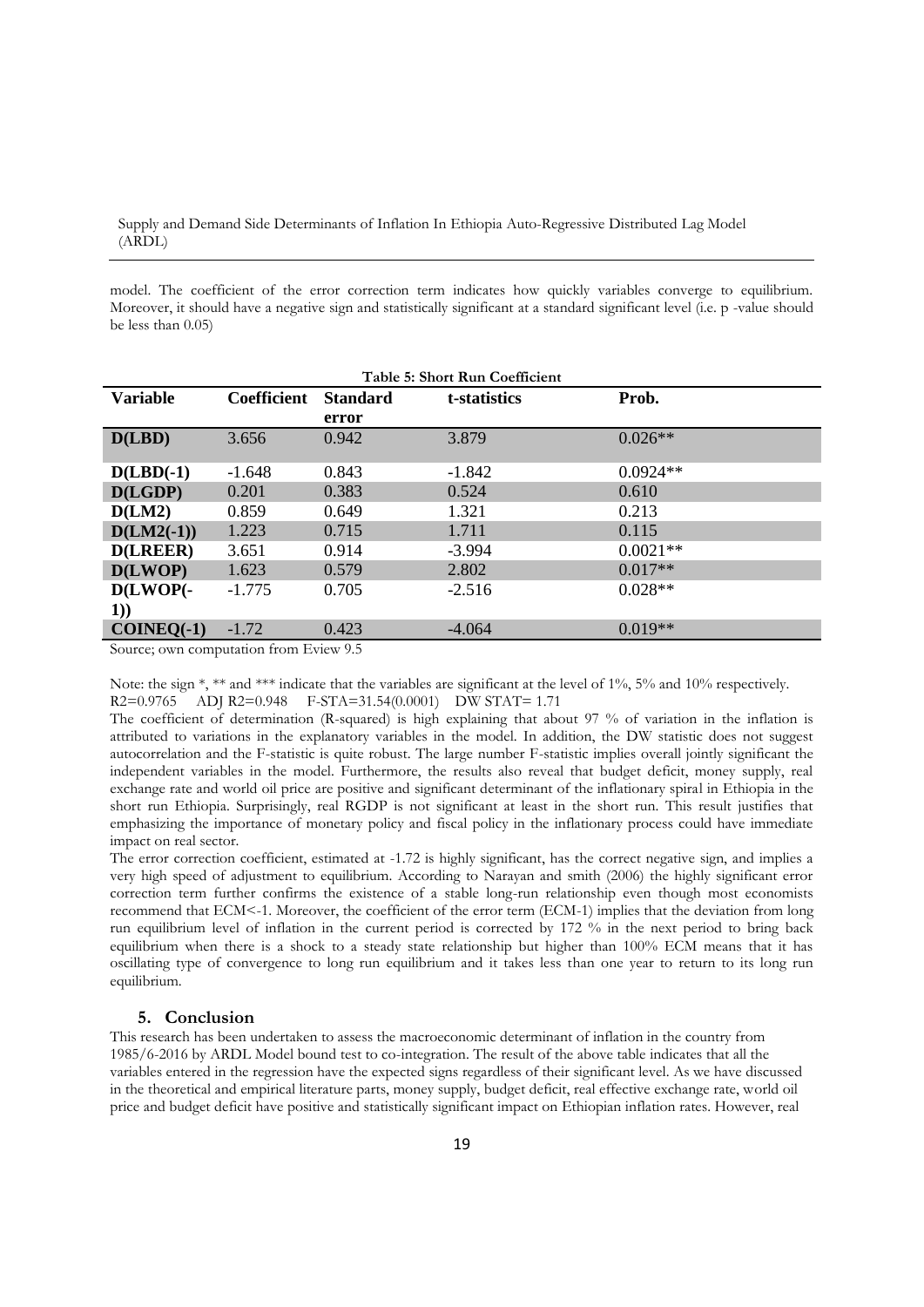gross domestic product has positive relationship and insignificantly affects inflation in the long run. Regarding to short run dynamics, the results also reveal that budget deficit, money supply, exchange rate and world oil price are positive and significant determinant of the inflationary spiral in Ethiopia in the short run. Surprisingly, real RGDP is not significant at least in the short run. This result justifies that emphasizing the importance of monetary policy and fiscal policy in the inflationary process could have immediate impact on real sector.

Therefore, concerned body should give care of in policy formulation to control inflation such as using alternative energy sources including using hydroelectric power, solar energy and other important energy sources; to revaluate or appreciate domestic currency not by direct intervention of government but by providing subsidies for those who produce exportable goods and imposing high tax rate for imports; to use contractionary monetary policy to fix the growing inflation and to keep budget deficit at low level by balancing budget revenue with corresponding expenditure are recommendable.

#### **References**

Persan m.h,shin.y &smith, 2001. bound testing approach to the analysis of level of relationships. journal of applied econometrics,vol16, pp. 289-326.

Abebayew, T., 1989. The monetarist explanation of inflation. Journal of conomic studies, vol 16.

Acharya, S., 2010. Macroeconomic Performance and Policies, 2000-2008. In S. Acharya and R. Mohan (Eds.), India's economy, performance and challenges:. Essays in honour of Montek Singh Ahluwalia ). New Delh, pp. (pp.39-81.

Cambell j.y and shiller r.j, 1998. interpriating cointegrated models. journal of economic dynamics and control, pp. 505-522.

Chibber, a., 1991. africans rising inflation cause consequence and cures, washington dc usa: world bank working paper.

Degen, K., 2007. short term inflation projection for slovenia ,comparing factor model with AR and VAR model, slovenia: Bank of slovenia.

Emirta, a., 2013. inflation and economic growth:an estimate ofthershold level of inflation fpr ethiopia, addis abeba ethiuopia: ethiopian economic assosation.

Ethiopia, N. B. o., 2015. annual reports, s.l.: s.n.

Fekadu, k., 2005. cause of imported inflation in ethiopia, addis abeba ethiopia: s.n.

Gujarati., 2004. Basic econometrics. s.l.: McGraw-Hill Companies, 4th edition.

Habtamu, d., 2000. the cause of low inflation in ethiopia , Addis abeba ethiopia: AAU.

Hagos, 2014. DETERMINANTS OF RECENT INFLATION, Mekele : Unpublished Masterhis thesis,MEKELLE UNIVERSITY,COLLEGE OF BUSINESS AND ECONOMICS DEPARTMENT OF ECONOMICS.

jinghan, m., 1997. montary economics 4th edition. virinda india: virinda publication press.

Johansen, S. and Jtiselius, K., 1990. "Maximum Likelihood Estimation and Inference on Co integration – with Applications to the Demand for Money". Oxford Bulletin of Economics and Statistics. Vol. 52, No. 2, pp. 169-210.

Johansen, S., 1988. "Statistical Analysis of Cointegration Vectors". Journal of Economic Dynamics and Control Vol. 12, , pp. 231-254 http://dx.doi.org/10.1016/0165-1889(88)90041-3.

Kashay, T., 2017. Determinants of Inflation in Ethiopia: A Time-Series Analysis. journal of Economics and Sustainable Development Vol.8, No.19, pp. 1-6.

Kaur, 2017. THE RELATIONSHIP BETWEEN FISCAL DEFICIT AND INFLATION IN INDIA: A COINTEGRATION ANALYSIS. Journal of Business Thought vol.8, pp. 24-41.